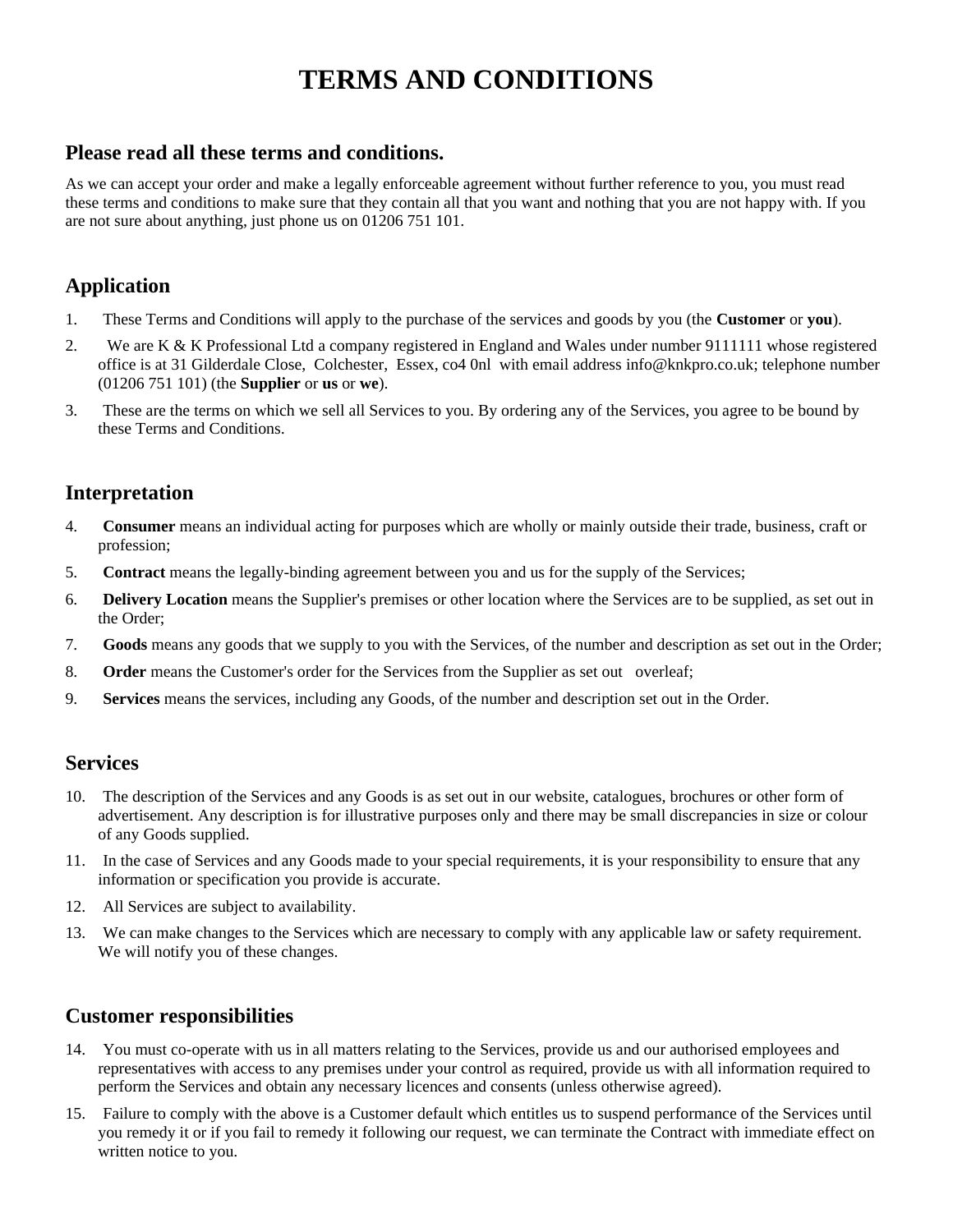# **Basis of Sale**

- 16. The description of the Services and any Goods in our website, catalogues, brochures or other form of advertisement does not constitute a contractual offer to sell the Services or Goods.
- 17. When an Order has been made, we can reject it for any reason, although we will try to tell you the reason without delay.
- 18. A Contract will be formed for the Services ordered, only upon the Supplier sending an email to the Customer saying that the Order has been accepted or, if earlier, the Supplier's delivery of the Services to the Customer.
- 19. Any quotation or estimate of Fees (as defined below) is valid for a maximum period of 30 days from its date, unless we expressly withdraw it at an earlier time.
- 20. No variation of the Contract, whether about description of the Services, Fees or otherwise, can be made after it has been entered into unless the variation is agreed by the Customer and the Supplier in writing.
- 21. We intend that these Terms and Conditions apply only to a Contract entered into by you as a Consumer where we, the Supplier and you the Customer, enter the Contract at any of the Supplier's business premises, and where the Contract is not a contract (i) for which an offer was made by the Customer in the Supplier's and the Customer's simultaneous physical presence away from those premises, or (ii) made immediately after the Customer was personally and individually addressed in the Supplier's and the Customer's simultaneous physical presence away from those premises. If this is not the case, you must tell us, so that we can provide you with a different contract with terms which are more appropriate to you and which might, in some way, be better for you, eg by giving cancellation rights pursuant to consumer protection law. Business premises means immovable retail premises where we carry on business on a permanent basis or, in the case of movable retail premises, on a usual basis.

## **Fees and Payment**

- 22. The fees (Fees) for the Services, the price of any Goods (if not included in the Fees) and any additional delivery or other charges is that set out in our price list current at the date of the Order or such other price as we may agree in writing. Prices for Services may be calculated on a fixed fee or on a standard rate basis.
- 23. Fees and charges include VAT at the rate applicable at the time of the Order.
- 24. Payment for Services must be made within 5 days of invoice. You must pay in cash or by submitting your credit or debit card details with your Order and we can take payment immediately or otherwise before delivery of the Services.

## **Delivery**

- 25. We will deliver the Services, including any Goods, to the Delivery Location by the time or within the agreed period or, failing any agreement:
	- a. in the case of Services, within a reasonable time; and
	- b. in the case of Goods, without undue delay and, in any event, not more than 30 calender days from the day on which the Contract is entered into.
- 26. In any case, regardless of events beyond our control, if we do not deliver the Services on time, you can require us to reduce the Fees or charges by an appropriate amount (including the right to receive a refund for anything already paid above the reduced amount). The amount of the reduction can, where appropriate, be up to the full amount of the Fees or charges.
- 27. In any case, regardless of events beyond our control, if we do not deliver the Goods on time, you can (in addition to any other remedies) treat the Contract at an end if:
	- a. we have refused to deliver the Goods, or if delivery on time is essential taking into account all the relevant circumstances at the time the Contract was made, or you said to us before the Contract was made that delivery on time was essential; or
	- b. after we have failed to deliver on time, you have specified a later period which is appropriate to the circumstances and we have not delivered within that period.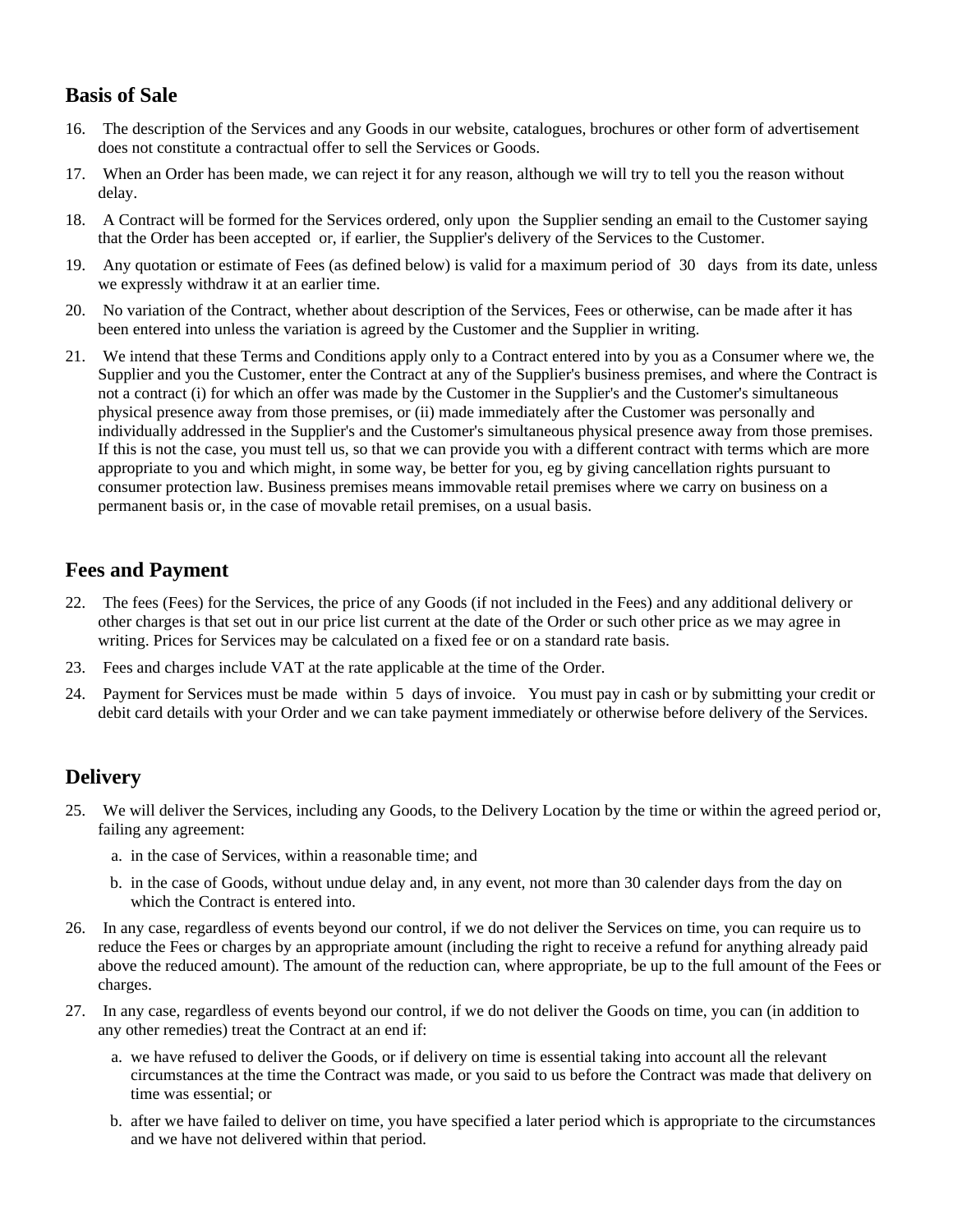- 28. If you treat the Contract at an end, we will (in addition to other remedies) promptly return all payments made under the Contract.
- 29. If you were entitled to treat the Contract at an end, but do not do so, you are not prevented from cancelling the Order for any Goods or rejecting Goods that have been delivered and, if you do this, we will (in addition to other remedies) without delay return all payments made under the Contract for any such cancelled or rejected Goods. If the Goods have been delivered, you must return them or allow us to collect them from you and we will pay the costs of this.
- 30. If any Goods form a commercial unit (a unit is a commercial unit if division of the unit would materially impair the value of the goods or the character of the unit) you cannot cancel or reject the Order for some of those Goods without also cancelling or rejecting the Order for the rest of them.
- 31. We do not generally deliver to addresses outside England and Wales, Scotland, Northern Ireland, the Isle of Man and Channels Islands. If, however, we accept an Order for delivery outside that area, you may need to pay import duties or other taxes, as we will not pay them.
- 32. You agree we may deliver the Goods in instalments if we suffer a shortage of stock or other genuine and fair reason, subject to the above provisions and provided you are not liable for extra charges.
- 33. If you or your nominee fail, through no fault of ours, to take delivery of the Services at the Delivery Location, we may charge the reasonable costs of storing and redelivering them.
- 34. The Goods will become your responsibility from the completion of delivery or Customer collection. You must, if reasonably practicable, examine the Goods before accepting them.

## **Risk and Title**

- 35. Risk of damage to, or loss of, any Goods will pass to you when the Goods are delivered to you.
- 36. You do not own the Goods until we have received payment in full. If full payment is overdue or a step occurs towards your bankruptcy, we can choose, by notice to cancel any delivery and end any right to use the Goods still owned by you, in which case you must return them or allow us to collect them.

# **Withdrawal**

37. You can withdraw the Order by telling us before the Contract is made, if you simply wish to change your mind and without giving us a reason, and without incurring any liability.

## **Conformity**

- 38. We have a legal duty to supply the Goods in conformity with the Contract, and will not have conformed if it does not meet the following obligation.
- 39. Upon delivery, the Goods will:
	- a. be of satisfactory quality;
	- b. be reasonably fit for any particular purpose for which you buy the Goods which, before the Contract is made, you made known to us (unless you do not actually rely, or it is unreasonable for you to rely, on our skill and judgment) and be fit for any purpose held out by us or set out in the Contract; and
	- c. conform to their description.
- 40. It is not a failure to conform if the failure has its origin in your materials.
- 41. We will supply the Services with reasonable skill and care.
- 42. In relation to the Services, anything we say or write to you, or anything someone else says or writes to you on our behalf, about us or about the Services, is a term of the Contract (which we must comply with) if you take it into account when deciding to enter this Contract, or when making any decision about the Services after entering into this Contract. Anything you take into account is subject to anything that qualified it and was said or written to you by us or on behalf of us on the same occasion, and any change to it that has been expressly agreed between us (before entering this Contract or later).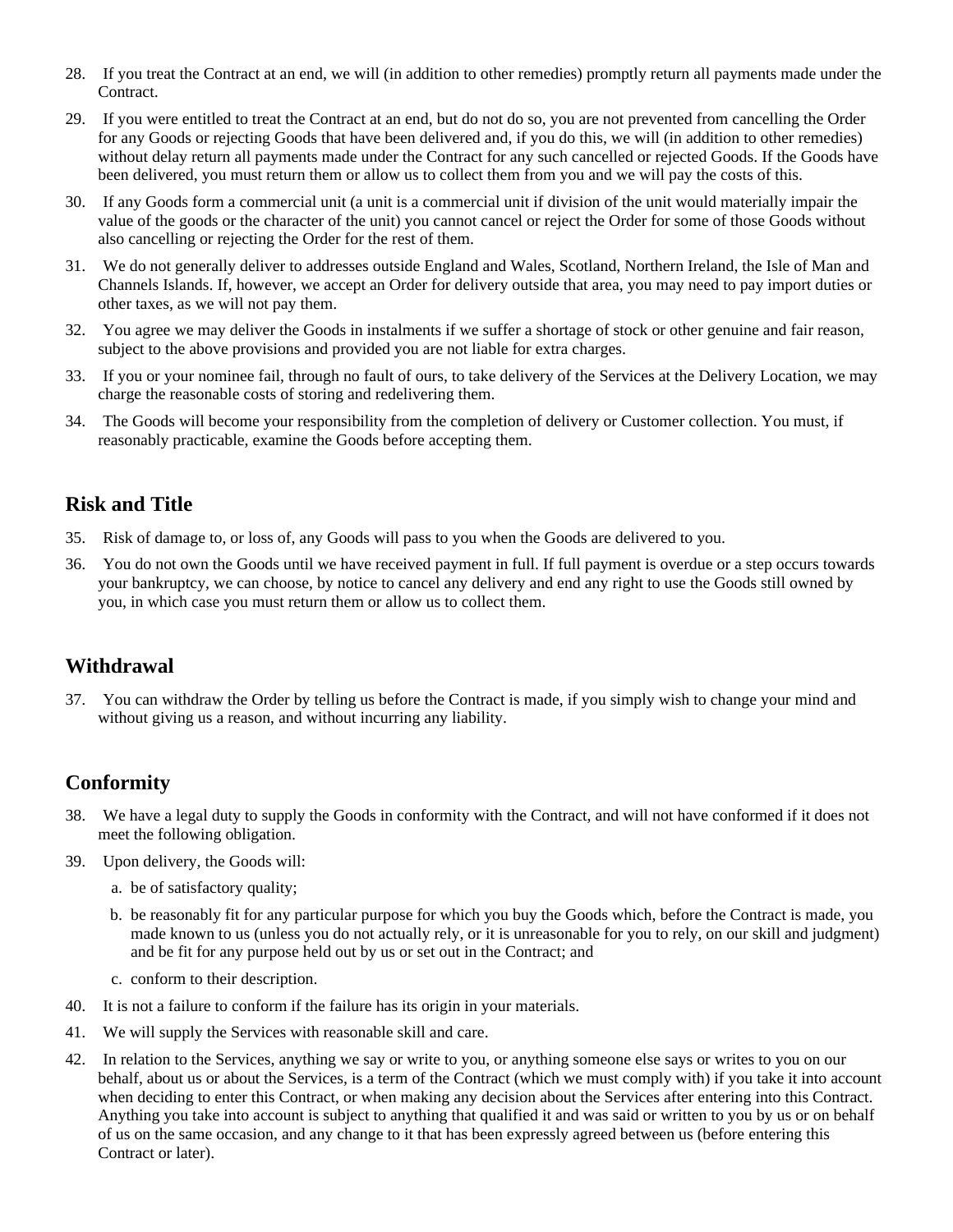### **Duration, termination and suspension**

- 43. The Contract continues as long as it takes us to perform the Services.
- 44. Either you or we may terminate the Contract or suspend the Services at any time by a written notice of termination or suspension to the other if that other:
	- a. commits a serious breach, or series of breaches resulting in a serious breach, of the Contract and the breach either cannot be fixed or is not fixed within 30 days of the written notice; or
	- b. is subject to any step towards its bankruptcy or liquidation.
- 45. On termination of the Contract for any reason, any of our respective remaining rights and liabilities will not be affected.

#### **Privacy**

- 46. Your privacy is critical to us. We respect your privacy and comply with the General Data Protection Regulation with regard to your personal information.
- 47. These Terms and Conditions should be read alongside, and are in addition to our policies, including our privacy policy and cookies policy which can be found www.knkpro.co.uk.
- 48. For the purposes of these Terms and Conditions:
	- a. 'Data Protection Laws' means any applicable law relating to the processing of Personal Data, including, but not limited to the GDPR.
	- b. 'GDPR' means the UK General Data Protection Regulation.
	- c. 'Data Controller', 'Personal Data' and 'Processing' shall have the same meaning as in the GDPR.
- 49. We are a Data Controller of the Personal Data we Process in providing the Services and Goods to you.
- 50. Where you supply Personal Data to us so we can provide Services and Goods to you, and we Process that Personal Data in the course of providing the Services and Goods to you, we will comply with our obligations imposed by the Data Protection Laws:
	- a. before or at the time of collecting Personal Data, we will identify the purposes for which information is being collected;
	- b. we will only Process Personal Data for the purposes identified;
	- c. we will respect your rights in relation to your Personal Data; and
	- d. we will implement technical and organisational measures to ensure your Personal Data is secure.
- 51. For any enquiries or complaints regarding data privacy, you can e-mail: info@knkpro.co.uk.

#### **Successors and our sub-contractors**

52. Either party can transfer the benefit of this Contract to someone else, and will remain liable to the other for its obligations under the Contract. The Supplier will be liable for the acts of any sub-contractors who it chooses to help perform its duties.

#### **Circumstances beyond the control of either party**

- 53. In the event of any failure by a party because of something beyond its reasonable control:
	- a. the party will advise the other party as soon as reasonably practicable; and
	- b. the party's obligations will be suspended so far as is reasonable, provided that that party will act reasonably, and the party will not be liable for any failure which it could not reasonably avoid, but this will not affect the Customer's above rights relating to delivery.